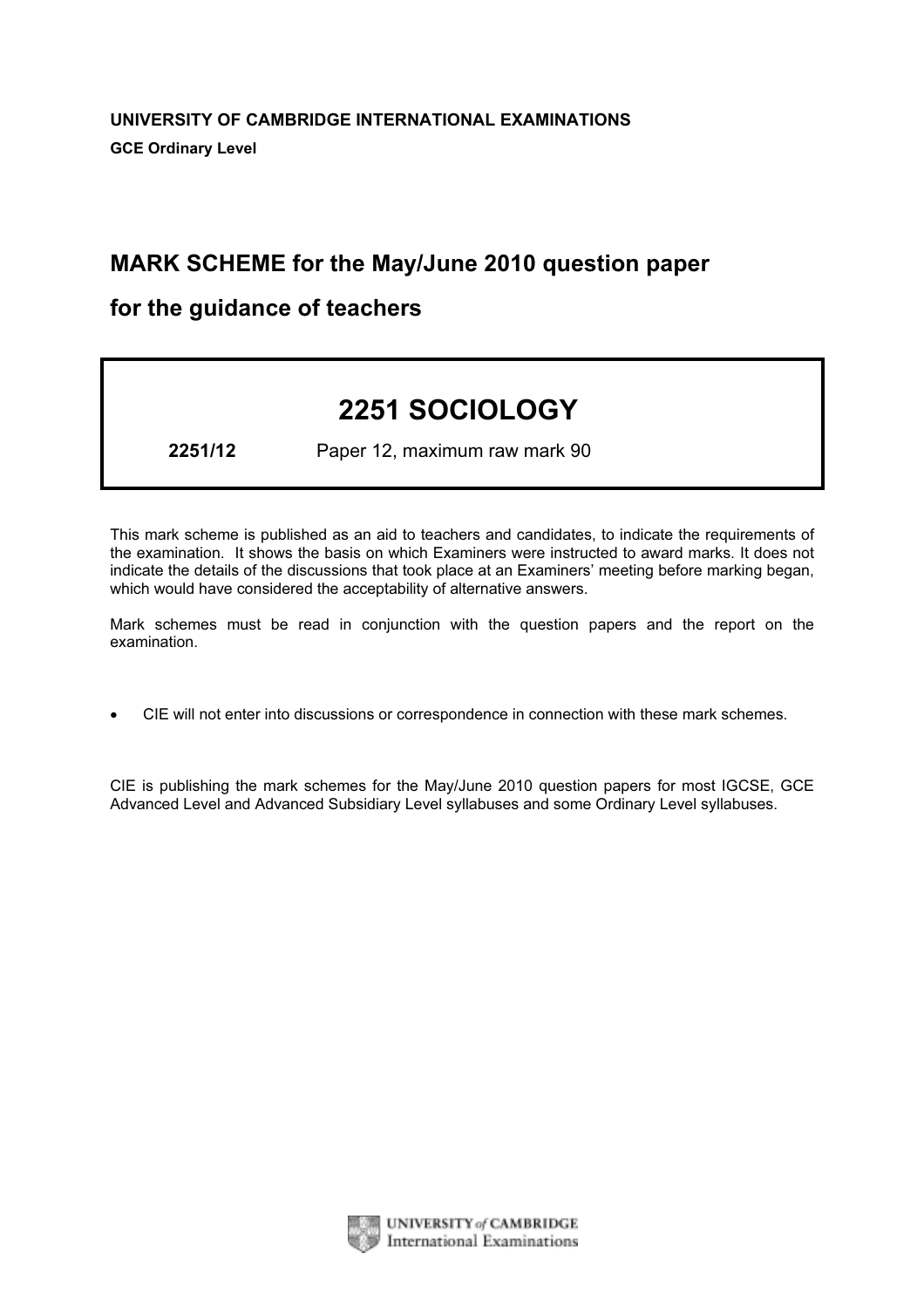| Thiark for a partial explaination. |  |
|------------------------------------|--|
|                                    |  |

### (ii) Describe one reason why unstructured interviews may not be valid. [2]

 Answers are likely to focus on the interviewer effect which may occur during the conduct of unstructured interviews. 2 marks for a full explanation, 1 mark for a partial explanation.

| Page 2 | <b>Mark Scheme: Teachers' version</b> | <b>Syllabus</b> | <b>Paper</b> |
|--------|---------------------------------------|-----------------|--------------|
|        | GCE O LEVEL - May/June 2010           | 2251            |              |

#### Section A: Research Methods

1 (a) Unstructured or informal interviews are used by researchers who are seeking to collect qualitative data. The aim of the interview is to collect detailed responses. Usually such interviews are carried out in an informal setting to help the interviewee feel relaxed. This will enable the interviewee to answer in their own way.

 Limitations with this method of collecting data include the possibility that there may be an interviewer effect. Also, unstructured interviews may not be representative and are said to lack reliability. In addition, there may be problems recording information accurately as answers may be very long.

 Sociologists who carry out quantitative research often use methods like questionnaires and focus on using standardised questions which can be given to a much larger sample. From such surveys generalisations can be made if the sample is well constructed.

#### In sociological research what is meant by the following terms:

### (i) informal setting [2]

 Definitions should refer to interviews that are carried in a relaxed setting where the interviewee feels comfortable and at ease, which should encourage truthful and detailed accounts. 2 marks for a full description, 1 mark for a partial explanation.

#### (ii) reliability [2]

 Definitions should refer to the ability of a method to provide consistent results. This is normally achieved by being able to repeat the method and achieve the same or similar results. 2 marks for a full description, 1 mark for a partial explanation.

#### (iii) standardised questions. [2]

 Definitions should refer to the way questions are posed in a very similar way, using the same procedure and wording to all participants. This enables comparison. 2 marks for a full description, 1 mark for a partial explanation.

#### (b) (i) Describe one reason why unstructured interviews may not be representative. [2]

 Answers are likely to focus on the limited number of unstructured interviews that are usually undertaken, making it difficult to make generalisations. 2 marks for a full explanation, 1 mark for a partial explanation.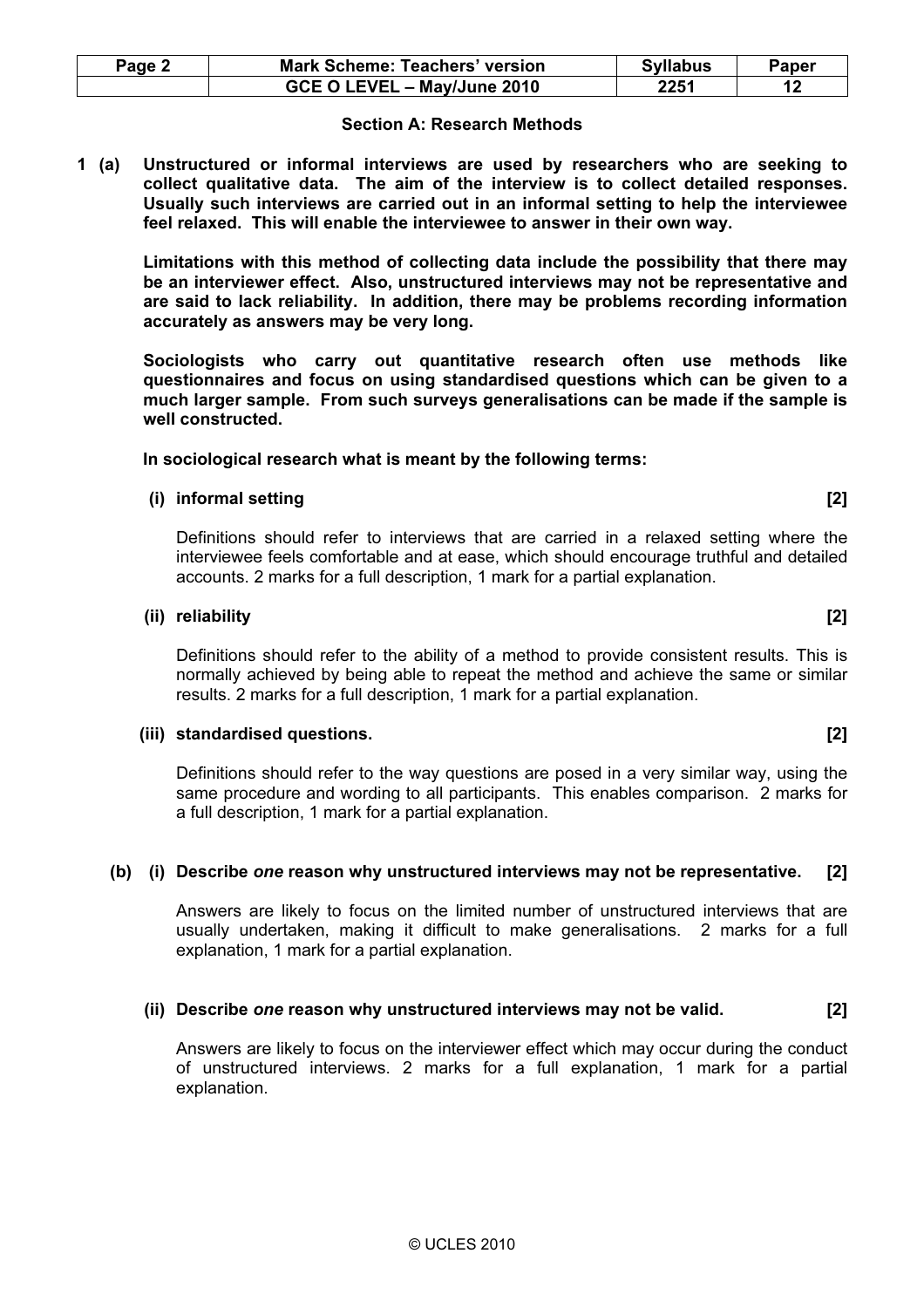| Page 3 | <b>Mark Scheme: Teachers' version</b> | <b>Syllabus</b> | Paper |
|--------|---------------------------------------|-----------------|-------|
|        | GCE O LEVEL - May/June 2010           | 2251            |       |

#### (c) Describe two reasons why unstructured interviews are a good method for collecting qualitative data. [4]

 Answers are likely to focus on reasons such as: such interviews provide detailed accounts which provide in depth data, they provide a high degree of flexibility, which enables new ideas to be developed, the data collected tends to be highly descriptive, which is a feature of qualitative data. Any other reasonable response. 2 marks for each reason fully explained, 1 mark for each partial explanation.

#### (d) Describe two reasons why unstructured interviews may not be a suitable method for collecting quantitative data. [4]

 Answers are likely to focus on issues such as: unstructured interviews tend to be relatively few in number so findings are unlikely to be representative. Such interviews tend to be flexible and therefore difficult to quantify as questions are not standardised. Such interviews are likely to be recorded in detail, focusing on description rather than statistics. Any other reasonable response. 2 marks for each problem fully explained, 1 mark for each partial explanation.

#### (e) Briefly describe two methods, other than a questionnaire, that a sociologist might use to collect quantitative data. [4]

 A brief description of each method such as: structured interviews, use of official statistics, content analysis and experiments for 2 marks. 1 mark for identification of a method.

#### (f) Describe two strengths and two limitations of using quantitative research in Sociology. [8]

 Likely strengths to be identified: easy to use standardised questions so that reliable data can be collected; a larger sample can be created which enables generalisability and representativeness; practical advantages: time and cost. Any other relevant response. 2 marks for each identified and described. 1 mark for a partial response.

 Likely limitations to be identified: lack of validity, the inflexibility of the research process, difficulties of sampling which may damage representativeness; problems of the interviewer effect when conducting structured interviews. Any other relevant response. 2 marks for each identified and described, 1 mark for a partial response.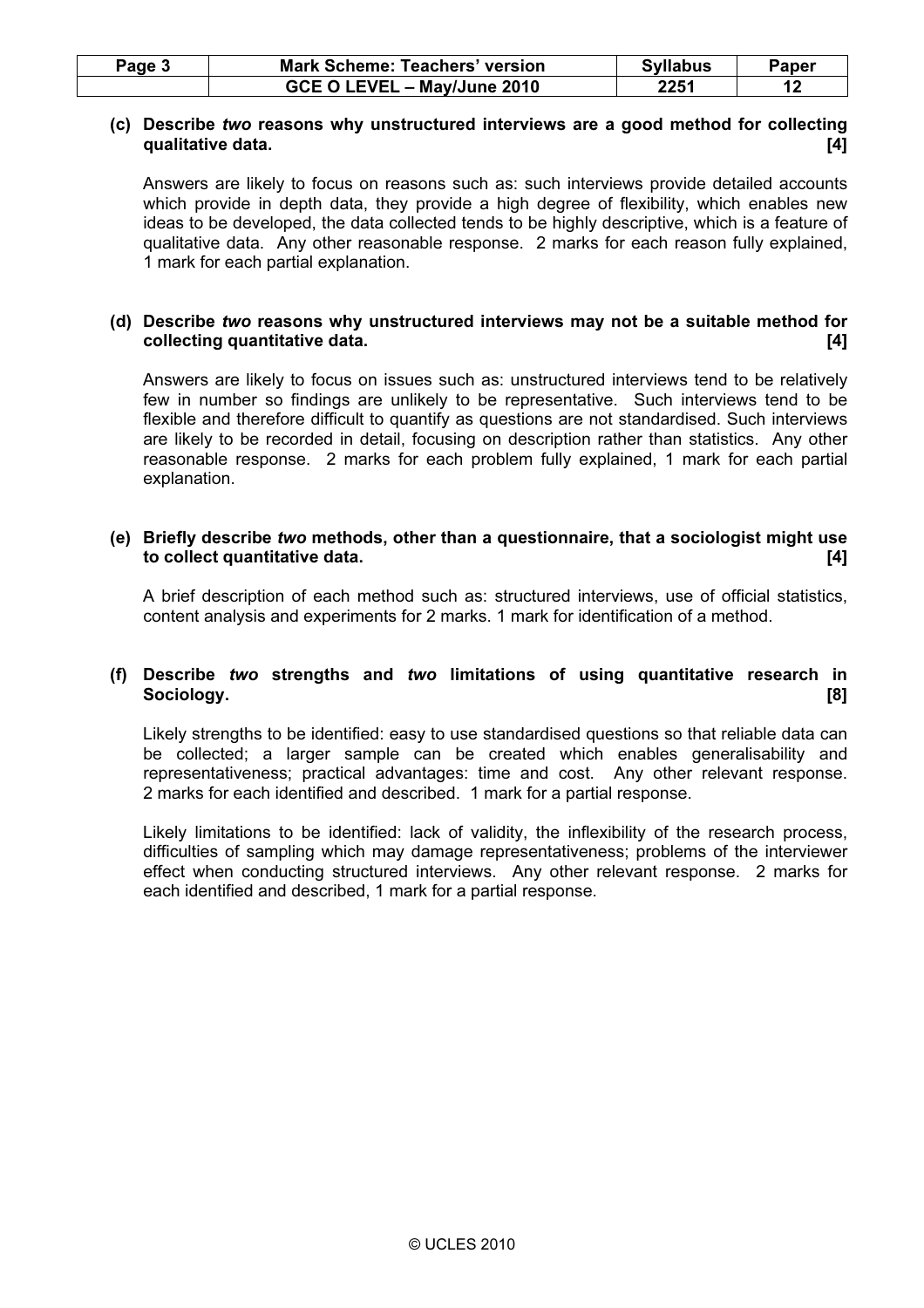| Page 4 | <b>Mark Scheme: Teachers' version</b> | <b>Syllabus</b> | Paper |
|--------|---------------------------------------|-----------------|-------|
|        | GCE O LEVEL - May/June 2010           | 2251            | 12    |

#### Section B: Culture and Socialisation

#### 2 Sociologists believe men and women develop their gender roles through socialisation.

#### (a) What is meant by the term roles? [2]

 Roles refer to the social expectations that are associated with particular aspects of social behaviour in a particular society. 2 marks for an accurate definition, 1 mark for a partial definition.

#### (b) Describe two ways in which gender roles are learned. [4]

 Various agents of socialisation may be referred to such as the family, imitation of a parent or guardian etc. The role of school, media or peer group may also be considered. 2 marks for an identification and description. 1 mark for an identification or description.

#### (c) Explain why the gender roles of males and females may differ. [6]

- 0–3 A few general comments about how boys and girls are treated differently during childhood. Alternatively, a simple account of the way social expectations of men and women may differ may be presented. For example, the toys and dress associated with various genders.
- 4–6 At this level there will be an attempt to demonstrate sociological knowledge, perhaps referring to different ways boys and girls are socialised. Reference may be made to differing parental attitudes towards boys and girls which they may experience. At the top of the band, answers will present a range of issues, which may refer to social expectations of various genders, possibly making reference to feminist theory.

#### (d) To what extent are people free to choose their gender roles? [8]

- 0–3 At this level answers are likely to be simplistic, perhaps outlining some of the traditional gender roles children learn during childhood.
- 4–6 At this level answers are likely to be more developed, outlining the ways socialisation has an impact on the development of gender roles. At the top of the band, there will be an attempt to point to a wider range of examples of socialisation. Specific examples will be used to support points. There will be no or a limited attempt to address the question specifically, perhaps commenting on how gender roles are now less fixed.
- 7–8 At this level answers are likely to focus directly on the issues raised in the question and provide some form of assessment involving biological factors, or there may be reference to changing patterns of gender role socialisation.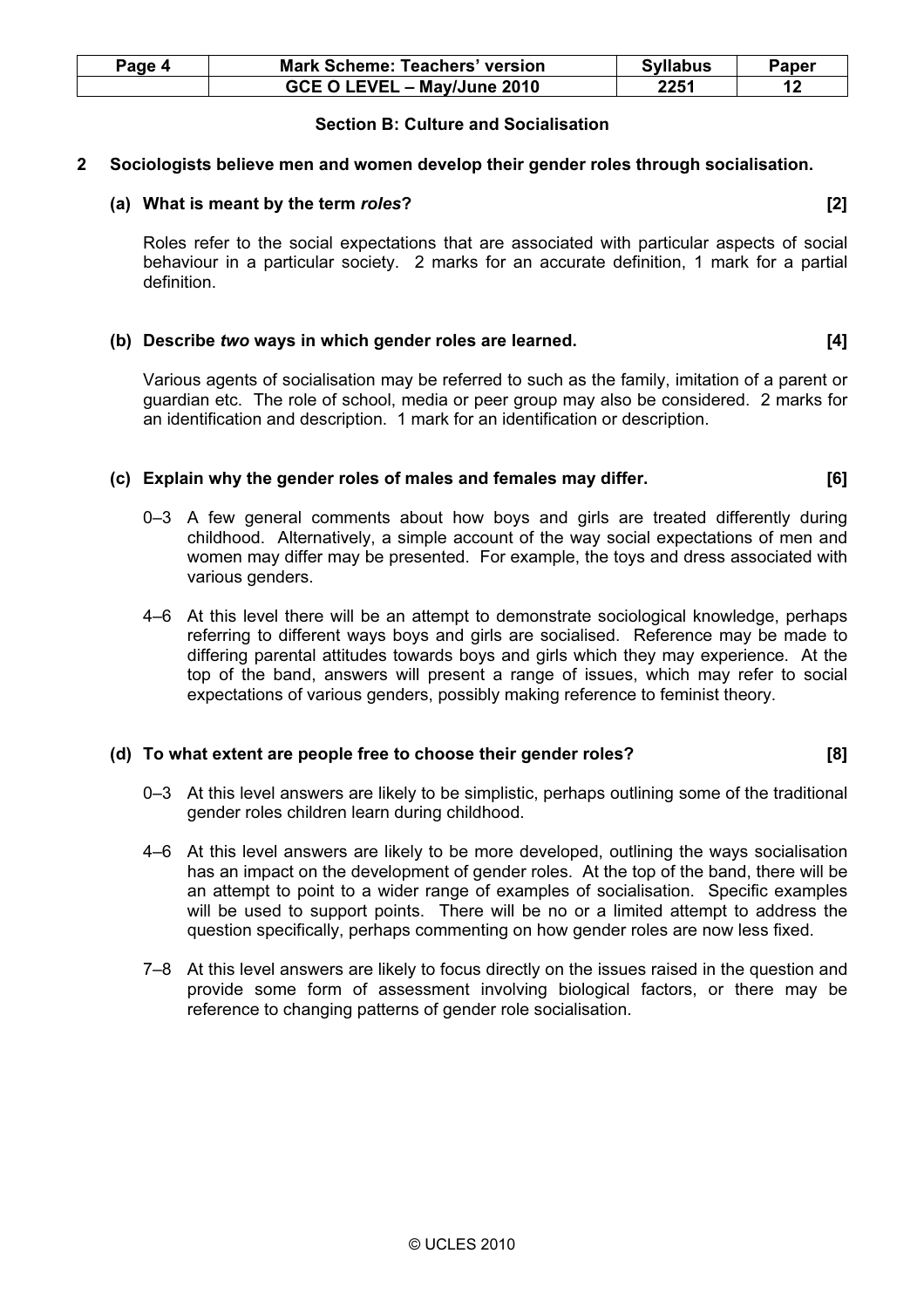| Page 5 | <b>Mark Scheme: Teachers' version</b> | <b>Syllabus</b> | Paper |
|--------|---------------------------------------|-----------------|-------|
|        | GCE O LEVEL - May/June 2010           | 2251            |       |

#### 3 For societies to remain stable social control must be established.

#### (a) What is meant by the term social control? [2]

 Answers should refer to the ways people's behaviour is controlled in a society. Brief reference could be made to informal means, or the law as examples. 2 marks for a full definition, 1 mark for a partial description.

#### (b) Describe two ways in which informal social control can be carried out. [4]

 Reference can be made to family sanctions, peer group attitudes, attitudes of individual teachers, etc. 2 marks for an identification and description. 1 mark for an identification or description.

#### (c) Explain how formal social control operates in modern industrial societies. [6]

- 0–3 At this level answers are likely to be simplistic, perhaps outlining in a limited way the role of the police or the law.
- 4–6 At this level answers are likely to be more developed, outlining the ways the legal system and law enforcement operates. At the top of the band there may be a recognition that complex societies have to rely more on formal means of control.

#### (d) How far does social control benefit everyone in society? [8]

- 0–3 At this level answers are likely to be simplistic, perhaps outlining some of the ways laws protect everyone.
- 4–6 At this level answers are likely to be more developed, outlining the ways social control protects individuals. A number of ways are likely to be advanced: protection of the individual's safety, protection of property. At the top of the band there will be an attempt to point out a number of ways social control is important and there may be a limited attempt to provide some form of assessment.
- 7–8 At this level answers are likely to focus directly on the issues raised in the question and provide some form of assessment which may involve reference to the fact that some groups may be advantaged by social control. At the top of the band, reference is likely to be made to Marxist and functionalist explanations of the role of social control and examples may be provided to illustrate theories.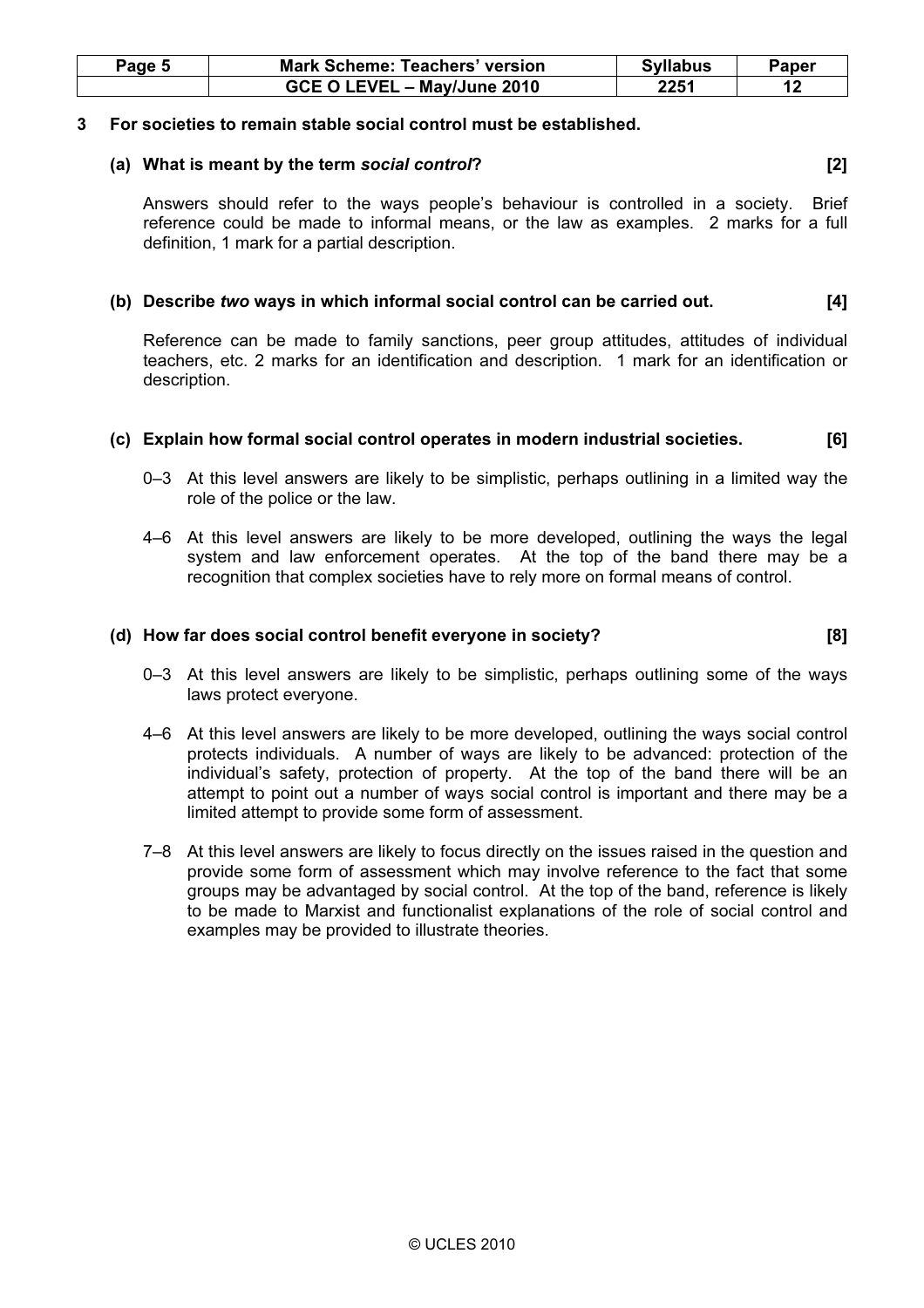| Page 6 | <b>Mark Scheme: Teachers' version</b> | <b>Syllabus</b> | <b>Paper</b> |
|--------|---------------------------------------|-----------------|--------------|
|        | GCE O LEVEL - May/June 2010           | 2251            |              |

#### Social Stratification and Inequality

#### 4 Some sociologists believe women continue to lack social status in many societies.

#### (a) What is meant by the term social status? (a) what is meant by the term social status?

 Answers should refer to the idea of social standing or prestige held in a society. 2 marks for an accurate definition, 1 mark for a partial definition.

#### (b) Describe two ways in which women may lack social status. [4]

 Answers are likely to focus on: the low status of the role of the housewife, women are less likely to work full-time or gain higher positions at work, etc. 2 marks for an identification and description. 1 mark for an identification or description.

#### (c) Explain why women have fewer opportunities than men to gain promotion at work in modern industrial societies. **Example 2018** 161

- 0–3 At this level answers are likely to be simplistic, perhaps outlining in a limited way the lack of promotion opportunities. One issue quite well explained may achieve 3 marks.
- 4–6 At this level answers are likely to be more developed, focusing on women's childcare responsibilities, the perception that women lack commitment by male managers and the desire by some women to view family life as more important than having a career. At the top of the band there may be a range of issues which are well developed.

#### (d) To what extent have there been improvements in women's life chances in modern industrial societies? [8]

- 0–3 At this level answers are likely to be simplistic, perhaps outlining some of the ways women are now undertaking careers.
- 4–6 At this level answers are likely to be more developed, outlining the ways women's lives have improved. A number of ways are likely to be advanced: career opportunities, greater equality within the home, improved legislation to protect women's rights. At the top of the band there may be a limited attempt to provide some form of assessment, though this will lack development.
- 7–8 At this level answers are likely to focus directly on the issues raised in the question and provide some form of assessment which may involve examining the ways women remain disadvantaged in terms of the 'glass ceiling' and the narrow career opportunities many women still experience. At the top of the band, reference is likely to be made to feminist explanations regarding female inequality.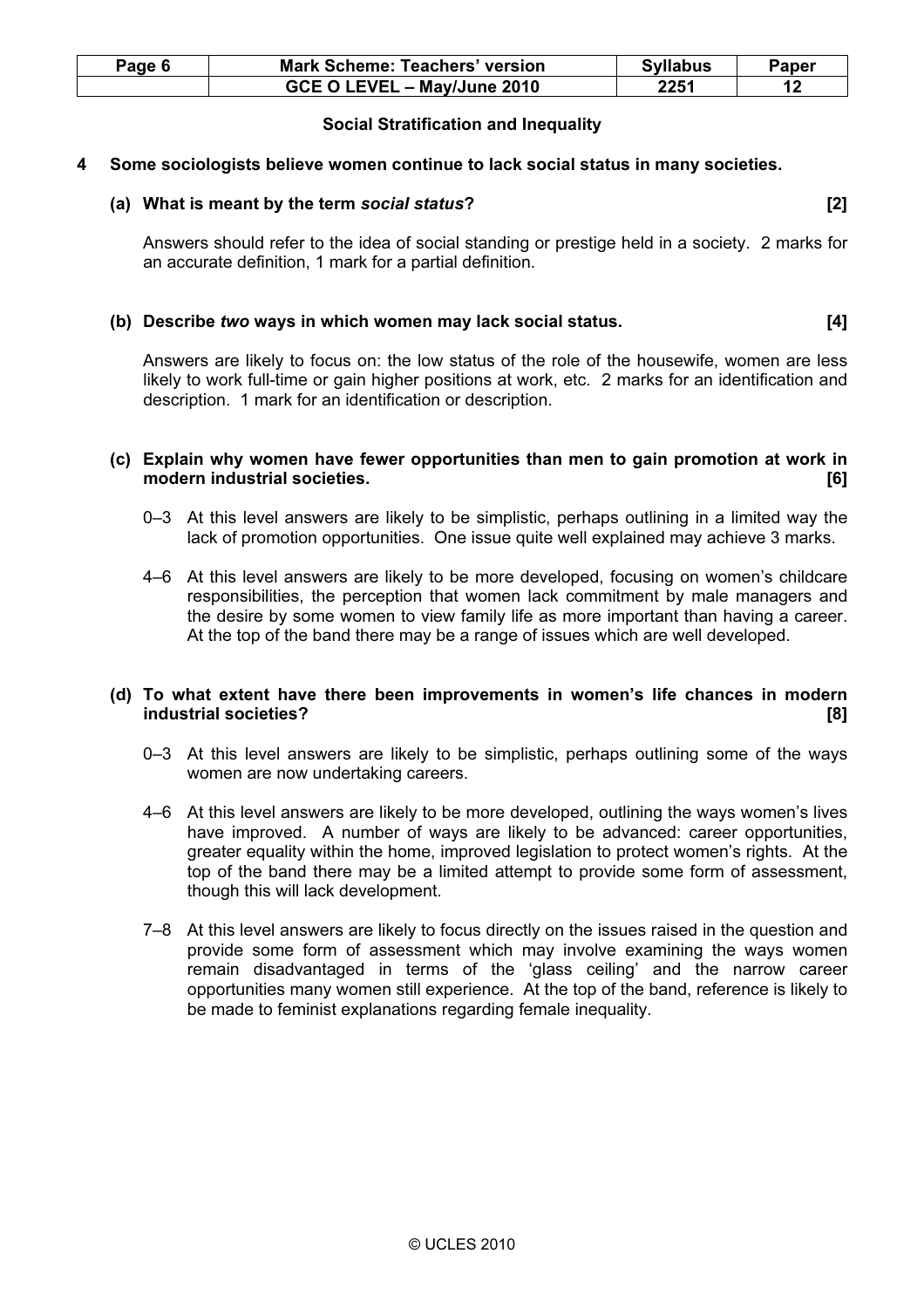| Page | <b>Mark Scheme: Teachers' version</b> | <b>Syllabus</b> | Paper |
|------|---------------------------------------|-----------------|-------|
|      | GCE O LEVEL - May/June 2010           | 2251            |       |

#### 5 Stratification remains an important feature of all societies. Social class is one form of stratification in modern industrial societies, but some sociologists claim that it is becoming less important.

#### (a) What is meant by the term social class? (a) what is meant by the term social class?

 Answers should make reference to the shared social and economic status of a particular group in society. 2 marks for an accurate definition, 1 mark for a partial definition.

#### (b) Describe two types of social division other than social class, in modern industrial societies. [4]

 Answers are likely to refer: caste, age, gender, ethnicity. 2 marks for an identification and description. 1 mark for an identification or description.

#### (c) Explain how a person's social class background may influence their work opportunities. [6]

- 0–3 At this level answers are likely to be simplistic, perhaps outlining in a limited way the lack of well-paid, professional employment opportunities for people with a working class background. One issue quite well explained may achieve 3 marks.
- 4–6 At this level answers are likely to be more developed, focusing on a range of issues such as: the lack of qualifications and contacts that may affect people from a working class background. The issue of high career aspirations may also be an issue discussed. At the top of the band there may be a range of issues which are well developed.

#### (d) To what extent are social class differences disappearing in modern industrial societies. [8]

- 0–3 At this level answers are likely to be simplistic, perhaps outlining some of the ways class is less significant, e.g. in dress, culture, etc.
- 4–6 At this level answers are likely to be more developed, outlining the ways class differences may be disappearing. A number of ways are likely to be advanced: career opportunities, the availability of new forms of professional employment that have developed in modern industrial societies and greater educational opportunities for all. At the top of the band there may be a limited attempt to provide some form of assessment, though this will lack development.
- 7–8 At this level answers are likely to focus directly on the issues raised in the question and provide some form of assessment which may involve examining the ways social class still remains important. This is likely to focus on the difficulty in getting into some careers from a working class background, and the continued financial inequalities that exist in many societies. At the top of the band, reference may be to be made to various theoretical explanations of the continued existence of social class.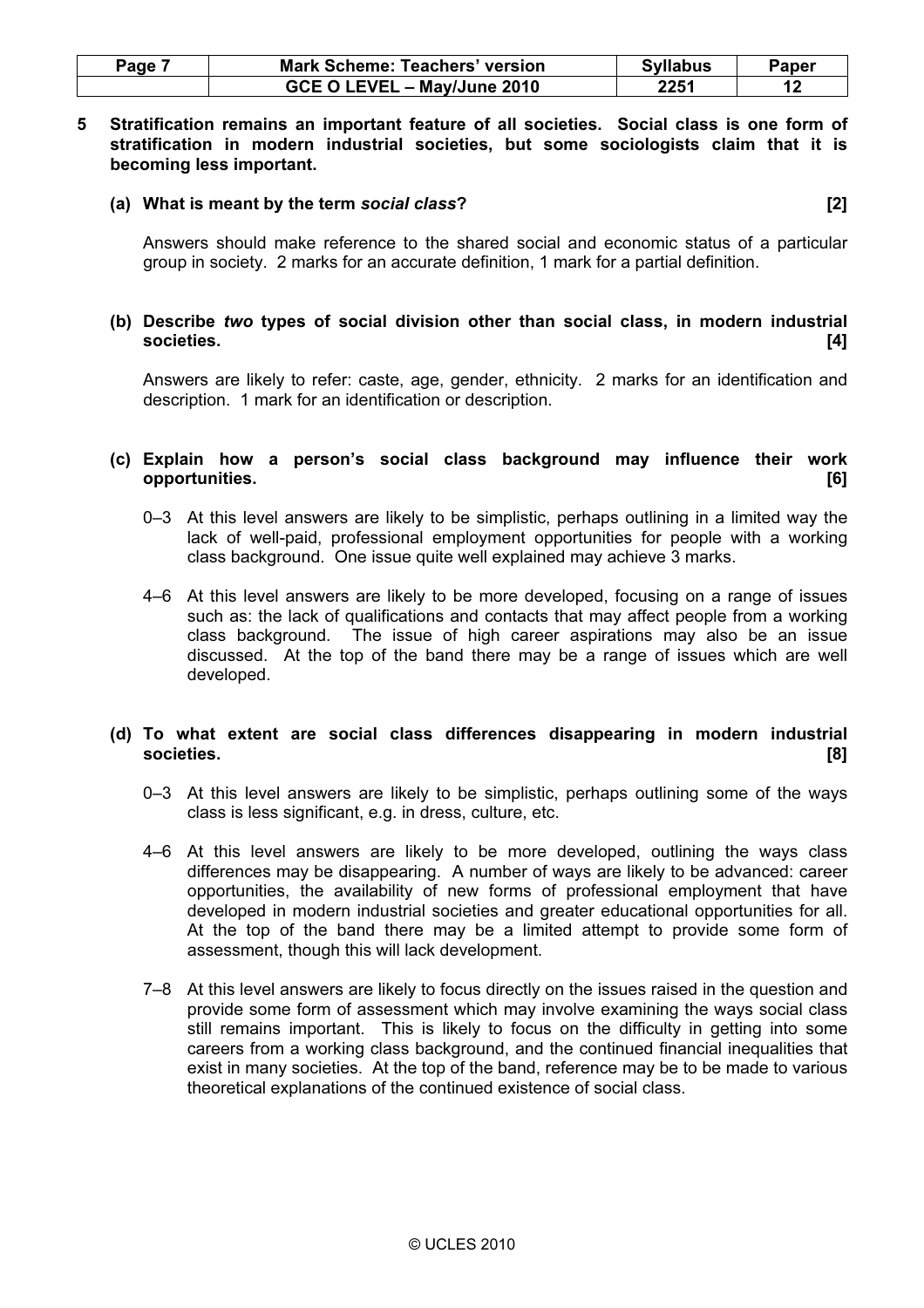| Page 8 | <b>Mark Scheme: Teachers' version</b> | <b>Syllabus</b> | Paper |
|--------|---------------------------------------|-----------------|-------|
|        | GCE O LEVEL - May/June 2010           | 2251            | 12    |

#### Section D: Power and Authority

#### 6 Free elections are an important feature of a modern democratic society. Other societies may have an authoritarian form of government.

#### (a) What is meant by a democratic society? [2]

 Answers should refer to a political system that seeks to provide representation of its electorate through the use of elections. 2 marks for an accurate definition, 1 mark for a partial definition.

#### (b) Describe two features of an authoritarian form of government. [4]

 Answers are likely to refer to: control of the media, limited choice at elections, unelected leaders, denial of legal rights to citizens, etc. 2 marks for an identification and description. 1 mark for an identification or description.

#### (c) Explain why elections are important in a democratic society. [6]

- 0–3 At this level answers are likely to be simplistic, perhaps outlining in a limited way the role of elections. Answers may focus on a single issue and at the top of the band the idea will be reasonably well developed. One issue quite well explained may achieve 3 marks.
- 4–6 At this level answers are likely to be more developed, focusing on a range of issues such as: elections provide the opportunity to replace governments, elections encourage governments to govern in a way that will have popular consent and elections may ensure that various interests in society are represented. At the top of the band there may be a range of issues which are well developed.

#### (d) How far do some pressure groups have more power than others to influence government decision-making? [8]

- 0–3 At this level answers are likely to be simplistic, perhaps outlining in a limited way that some groups are more powerful than others.
- 4–6 At this level answers are likely to be more developed, outlining the ways in which some groups are more powerful. A number of ways are likely to be advanced: the influence of pressure groups, the presence of an elite, etc. Answers are likely to lack balance, but will attempt to answer the question directly towards the top of the band. At the top of the band there may be a limited attempt to provide some form of assessment, though this will lack development.
- 7–8 At this level answers are likely to focus directly on the issues raised in the question and provide some form of assessment, which may involve examining the ways in which some groups are more powerful. At the top of the band, reference may be to be made to various theoretical positions such as Marxist and pluralist theories of power.